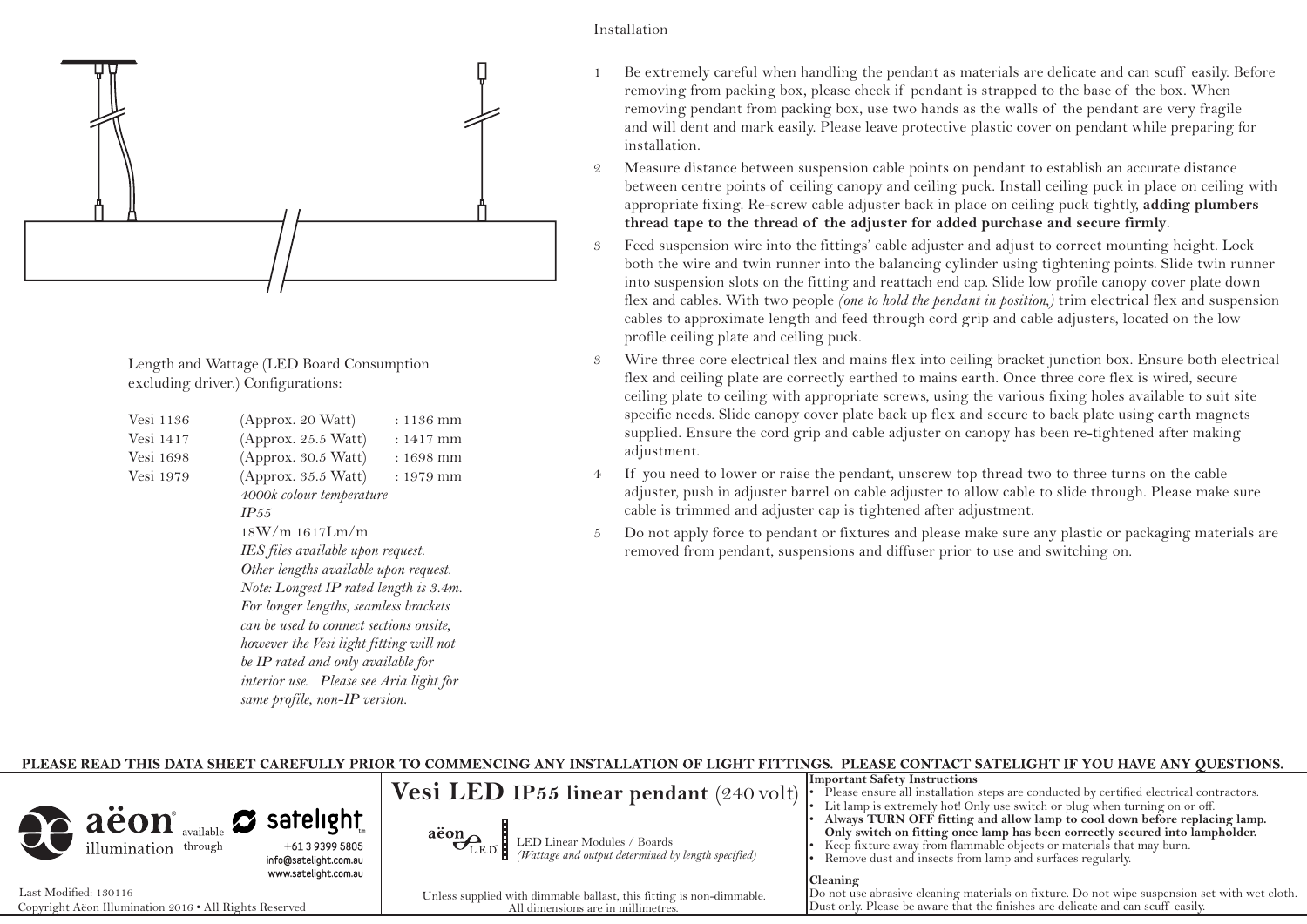#### Surface Mounting Installation

- 1 Remove diffuser from luminaire, locate boards marked with a sticker and remove screws to release insert
- 2 Drop the released insert, to access the back of luminaire
- 3. Secure the luminaire to ceiling using preferred fastening method
- 4. Re-install the insert, the screws and the diffuser, to complete installation



# Wire Suspension Installation

- 1 Locate ceiling position and fix ceiling canopy (6) to ceiling using appropriate fixing screw
- 2 Screw auto safety lock (5) into ceiling canopy
- 3 Feed suspension wire (4) into auto safety lock and adjust to correct mounting height
- 4 Lock both suspension wire and twin runner (2) into balancing cylinder (3) using tightening points
- 5 Slide twin runner into suspension slots on the body  $(7)$  and attach end cap  $(1)$



| PLEASE READ THIS DATA SHEET CAREFULLY PRIOR TO COMMENCING ANY INSTALLATION OF LIGHT FITTINGS. PLEASE CONTACT SATELIGHT IF YOU HAVE ANY OUESTIONS. |                                                                                                            |                                                                                                                                                                                                                                                                                                                                                                                                                                                                                                                                                                                                             |  |  |
|---------------------------------------------------------------------------------------------------------------------------------------------------|------------------------------------------------------------------------------------------------------------|-------------------------------------------------------------------------------------------------------------------------------------------------------------------------------------------------------------------------------------------------------------------------------------------------------------------------------------------------------------------------------------------------------------------------------------------------------------------------------------------------------------------------------------------------------------------------------------------------------------|--|--|
| aëon available satelight<br>info@satelight.com.au<br>www.satelight.com.au                                                                         | $\overbrace{C_{\text{L.E.D.}}}\text{LED Linear Modules / Board}$                                           | <b>Important Safety Instructions</b><br><b>Vesi LED IP55 linear pendant</b> (240 volt) $\left \frac{1}{2}\right $ is lease ensure all installation steps are conducted by certified electrical contractors.<br>• Lit lamp is extremely hot! Only use switch or plug when turning on or off.<br>Always TURN OFF fitting and allow lamp to cool down before replacing lamp.<br>Only switch on fitting once lamp has been correctly secured into lampholder.<br>Keep fixture away from flammable objects or materials that may burn.<br>Remove dust and insects from lamp and surfaces regularly.<br> Cleaning |  |  |
| Last Modified: 130116<br>Copyright Aëon Illumination 2016 . All Rights Reserved                                                                   | Unless supplied with dimmable ballast, this fitting is non-dimmable.<br>All dimensions are in millimetres. | Do not use abrasive cleaning materials on fixture. Do not wipe suspension set with wet cloth.<br>Dust only. Please be aware that the finishes are delicate and can scuff easily.                                                                                                                                                                                                                                                                                                                                                                                                                            |  |  |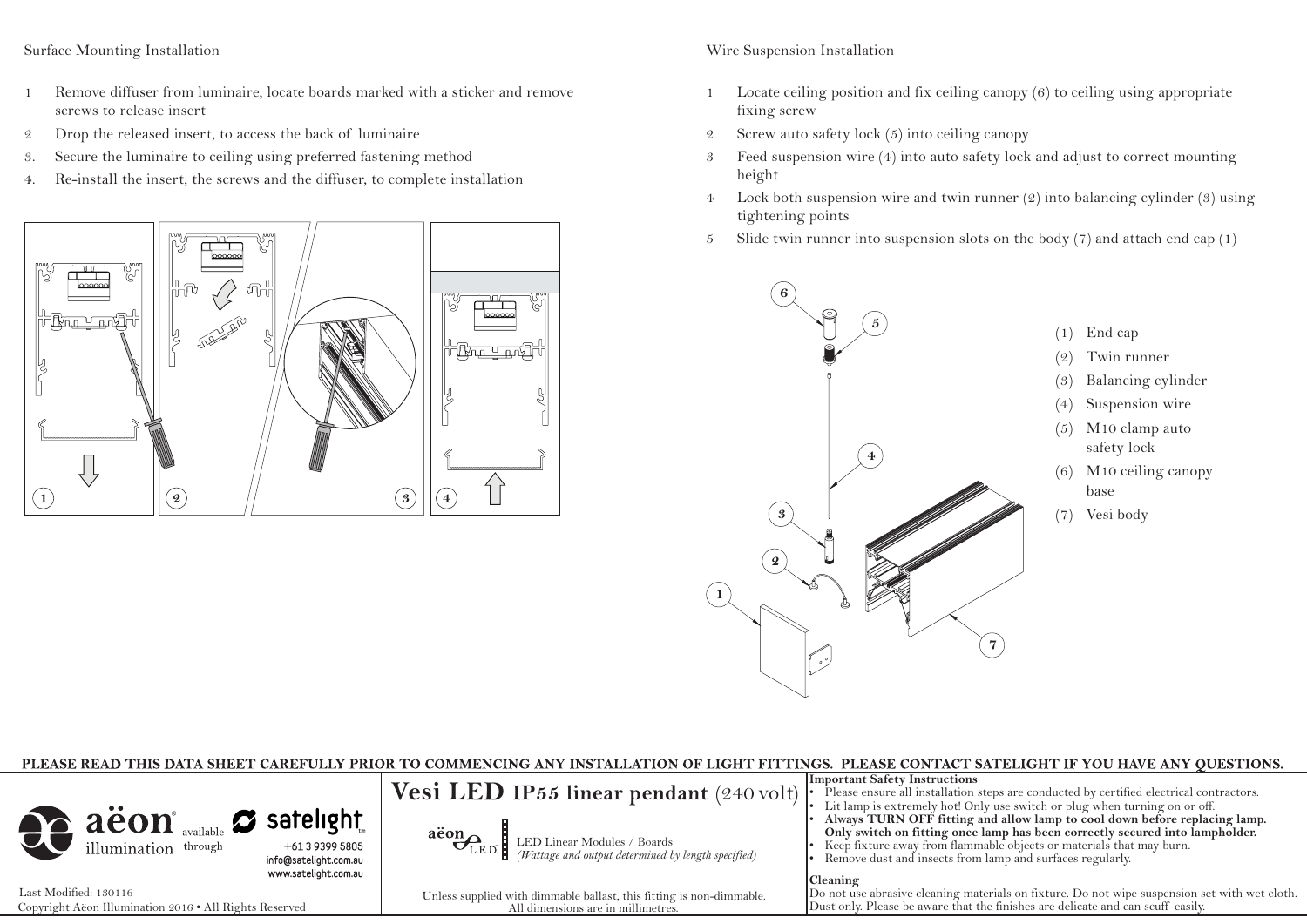Seamless Brackets Installation

(Note: Vesi lights cannot be IP rated if Seamless Brackets are used)

- 1 Gain access to the Seamless Bracket system based on the luminaire at hand. Refer to drawing for Seamless Bracket location
- 2 Slide both sections of luminaire together and tighten grub screws on the Seamless Bracket. As the grub screws are tightened, the pins are locked in position, joining the luminaires seamlessly.
- 3 Re-install components and seal luminaire as required, to finish installation



Mitre Joins Installation (Note: Vesi lights cannot be IP rated if Mitre Joins are used)

- 1 Remove blank diffuser covers (4) from fitting to gain access to joiner plates (1 and 3)
- 2 Keeping one length steady, slide fitting together ensuring the joiner plates aligns with flutes in the extrusion body
- 3 Hold the two lengths together and tighten the reaming grub screws (2) on the top and 90° joiner plates
- 4 Clip blank diffusers back over join into the top of the fitting

Note: Ensure fitting is supsended level to ensure quality joins. Re-adjust as neccesary



- (1) Vesi top joiner plate
- (2) Grub Screw
- (3) Vesi 90° joiner plate
- (4) Blank diffuser cover
- (5) Vesi body

# PLEASE READ THIS DATA SHEET CAREFULLY PRIOR TO COMMENCING ANY INSTALLATION OF LIGHT FITTINGS. PLEASE CONTACT SATELIGHT IF YOU HAVE ANY QUESTIONS.